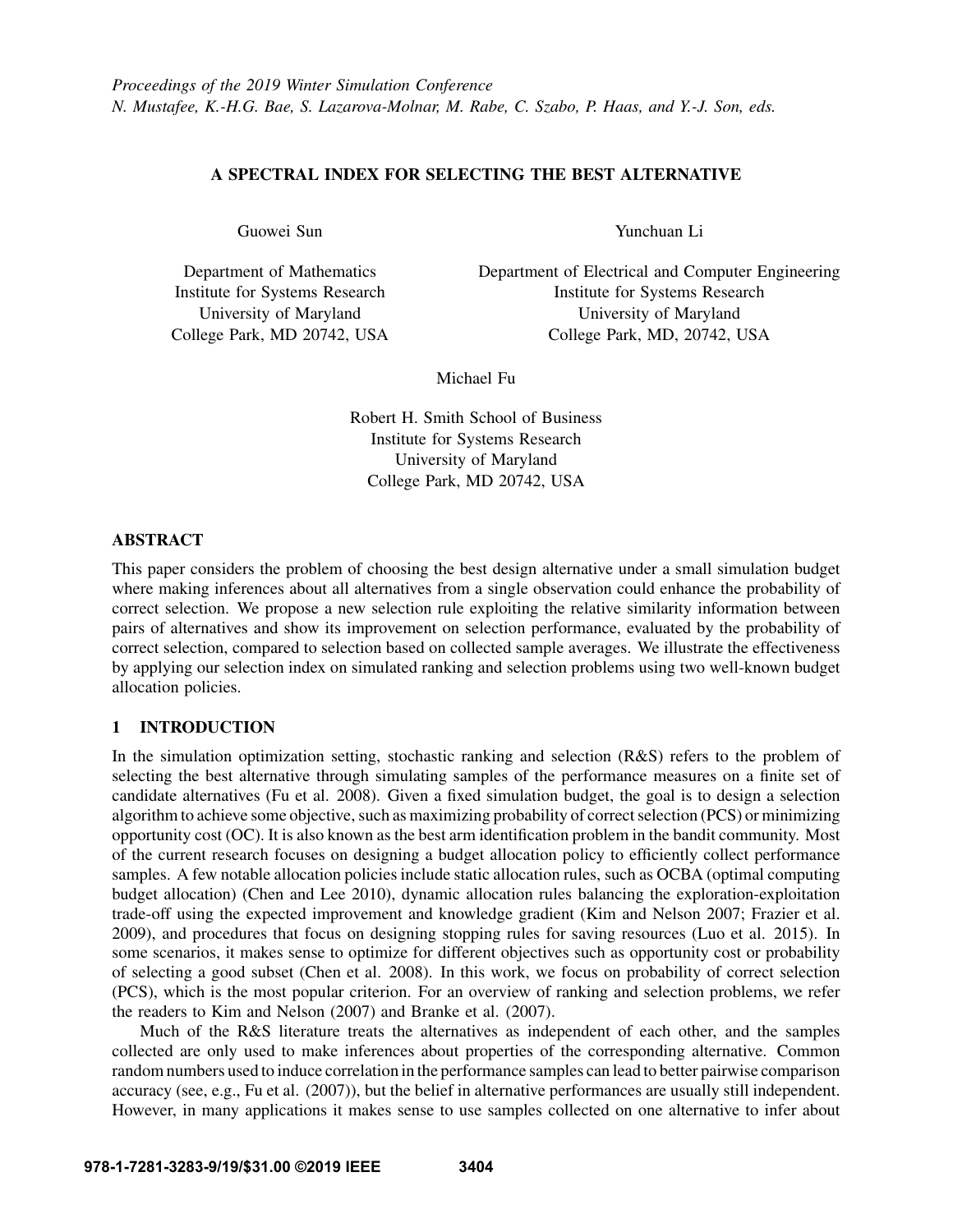other alternatives. As a motivating example, consider the problem of selecting processing designs for manufacturing semiconductor chips. The values of some governing variables for processing steps such as oxidation, etching, and ion injection must be specified [\(Koehler and Owen 1996\)](#page-11-5). Two designs with very similar input values on those steps can naturally be expected to have similar performance; and if one of the two is believed to be much inferior compared to some other designs, so should the other.

There are mainly two lines of research trying to address this phenomenon. One is to build a parametric model incorporating the input information into the objective functions and learn the model parameters. One popular choice is to assume the expected performance is a linear function of some input feature, and the simulation budget can be allocated to efficiently learn the feature parameters [\(Powell and Ryzhov 2012\)](#page-11-6). This approach was applied to a drug discovery problem and showed promising results [\(Negoescu et al. 2011\)](#page-11-7). Similar approaches were also proposed in the closely related multi-armed bandit setting and achieved good empirical performance even when the linear assumption is not met [\(Filippi et al. 2010\)](#page-10-3). In this approach, a new performance sample on one alternative could provide information about all alternatives by updating the estimation of parameter values. Another line of research follows the Bayesian approach and treats the similarities between alternatives as correlations in prior beliefs. [Frazier et al. \(2009\)](#page-11-2) model the similarities as assumed known correlations in a correlated normal prior, allocating the simulation budget using the knowledge gradient policy. [Qu et al. \(2015\)](#page-11-8) further extended the approach by assuming the correlations are unknown and can be learned using a conjugate Bayesian learning model where the correlations have a Wishart distribution. A related line of work is stochastic kriging, which constructs a metamodel to predict the expected performance on all alternatives using similarity as correlation [\(Ankenman et al. 2010\)](#page-10-4).

Despite the richness of literature on R&S, an important part of the problem remains relatively neglected: the final selection rule. In [Peng et al. \(2016\),](#page-11-9) the authors proposed to select the alternative with maximum integrated posterior PCS rather than the one with the maximum sample average. Selection based on quantile estimates has also been proposed largely to avoid sensitivity to outliers and to address a different design objective than PCS [\(Gibbons et al. 1999\)](#page-11-10). In our work, we assume the sample data are obtained through some sampling allocation policy and focus on how to make a final selection based on the collected data.

Our approach is largely motivated by research outside the operations research and statistics communities. The term *spectral methods* refers to a large family of methods constructing a similarity graph on the entity of interest to bring the vague similarity information into rigorous mathematical formulation to improve decision making. In image processing, a normalized graph cut approach for segmenting objects can be proven to be equivalent to a spectral clustering on the pixel values [\(Shi and Malik 2000\)](#page-11-11). In semi-supervised learning, a similarity graph is constructed to transfer information on nodes of the graph to make classifications [\(Zhu](#page-11-12) [2005\)](#page-11-12). Spectral clustering is a novel clustering approach capable of discovering structures within data that cannot be detected by traditional K-means or K-mods clustering methods [\(von Luxburg 2007\)](#page-11-13).

We propose a spectral selection index that is a transform of the collected data using a similarity graph constructed from known information about all alternatives. This approach addresses the problem of making inferences about all alternatives from new observations from the perspective of *selection* rather than that of *allocation*. It provides an alternative to the parametric and Bayesian approaches. More interestingly, our approach does not depend on the data collection process, and therefore can be implemented with any existing simulation budget allocation policy. Our approach also has a provable improvement guarantee that is missing in many existing R&S procedures. Numerical experiments show that our approach will give good improvement under mild assumptions on the similarity graph.

This paper is organized as follows. Section [2](#page-2-0) motivates our approach with a toy R&S problem. Section [3](#page-2-1) introduces relevant graph-theoretic results and formulates our approach. Section [4](#page-3-0) establishes a performance guarantee of the proposed selection index. We illustrate the performance of our approach on two synthetic problems in Section [5.](#page-8-0) Finally, we conclude in Section [6.](#page-10-5)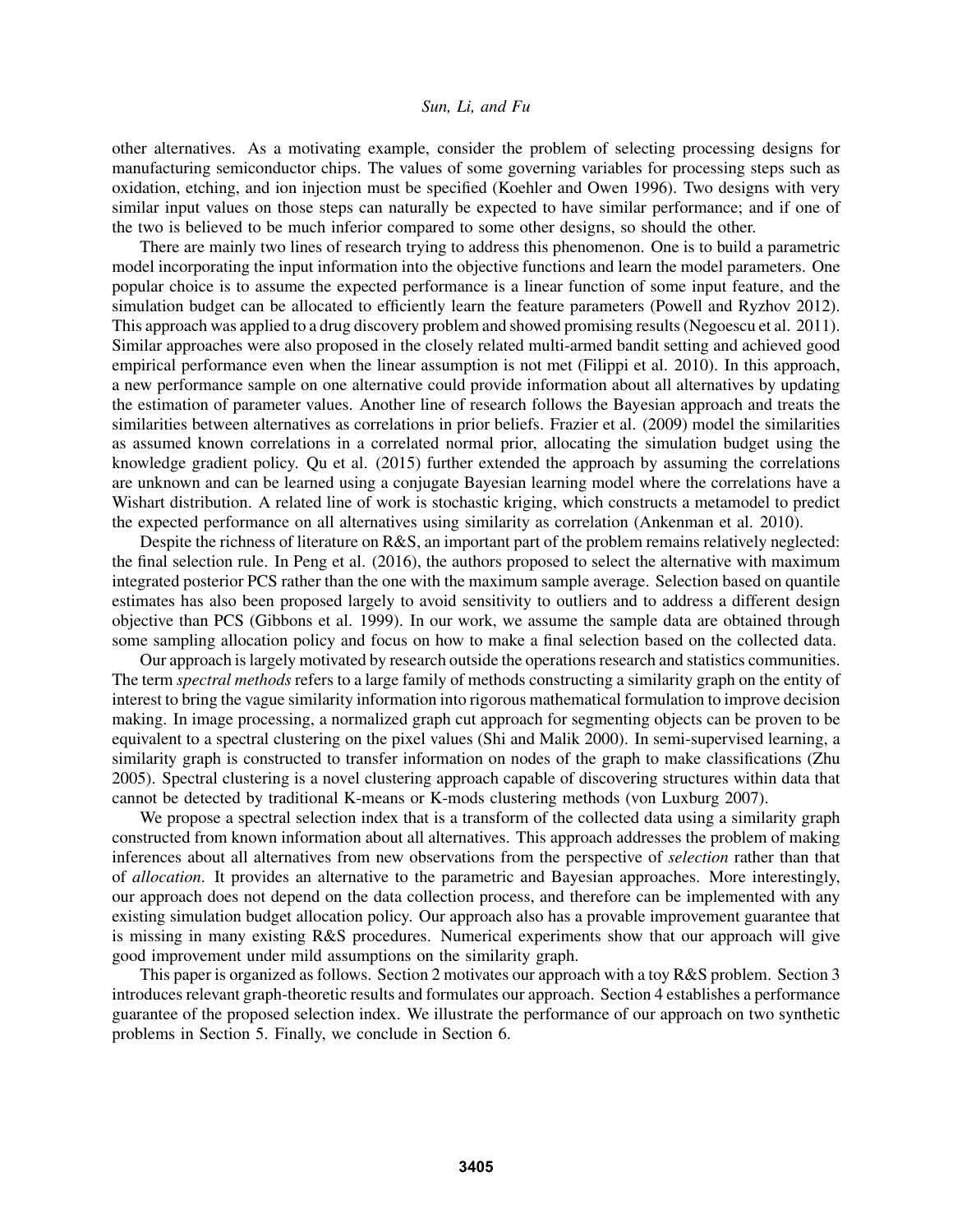#### <span id="page-2-0"></span>2 A TOY MOTIVATING PROBLEM

Consider a toy ranking and selection problem with a fixed allocation policy: the three candidate alternatives have normal random rewards with means 1,0,0 and the same standard deviation of 10. Each alternative is allocated one simulation replication and the selection rule is to choose the alternative with the maximum observed value. The probability of correctly selecting the first alternative can be computed to be 0.362, only slightly better than a uniform random selection. However, if some prior information indicates that alternatives 2 and 3 should have similar performance, we may construct pairwise similarity between alternatives

$$
s_{12}=0, s_{13}=0, s_{23}=1.
$$

Let  $y_1, y_2, y_3$  be the obtained samples in this allocation policy. Motivated by the fact that similar alternative should have similar performance, we propose a new index *z* which minimizes the following expression

$$
(z_1-y_1)^2+(z_2-y_2)^2+(z_3-y_3)^2+s_{23}\cdot(z_2-z_3)^2+s_{12}\cdot(z_1-z_2)^2+s_{13}\cdot(z_1-z_3)^3,
$$

where the first three terms force  $z_i$ ,  $i \leq 3$ , to be close to the observed information  $y_i$ ,  $i \leq 3$ , and the remaining terms force  $z_2$  and  $z_3$  to be closer as they have a non-zero similarity measure. Minimizing the above objective we obtain  $z_1 = y_1$ ,  $z_2 = \frac{2}{3}$  $rac{2}{3}y_2 + \frac{1}{3}$  $\frac{1}{3}y_3, z_3 = \frac{2}{3}$  $\frac{2}{3}y_3+\frac{1}{3}$  $\frac{1}{3}y_2$ , which is a new set of indices that are weighted averages of their similar neighbours. Selecting based on the new index *z*, the probability of correct selection is found to be 0.472. We call such a smoothed index the *Spectral Index*, as a similarity matrix (or graph) is used for computing the new index to incorporate the known information to facilitate better selection.

### <span id="page-2-1"></span>3 SIMILARITY GRAPHS IN R&S

Let  $\mathscr{A} = \{1, 2, \ldots, k\}$  be the set of alternatives. The reward distributions are unknown with expected values  $(\mu_1,...,\mu_k)$  and standard deviations  $(\sigma_1,...,\sigma_k)$ . Without loss of generality, we assume that  $\mu_1 \geq \mu_2 \geq$  $\cdots \geq \mu_k$ . The optimal alternative is defined to be the one with the maximum expected performance and denoted by *i*<sup>\*</sup>. Therefore in our setup,  $i^* \equiv 1$ . In this section, we discuss how to use a *spectral approach* to rigorously incorporate pairwise similarity information into an R&S procedure.

#### 3.1 Graph Notation

Let  $S \in R_+^{k \times k}$  be the *similarity matrix* where the element  $s_{ij} \ge 0$  denotes the similarity measurement between alternatives *i* and *j*,  $\forall i$ ,  $j \in \mathcal{A}$ . The pairwise similarity information can be represented by a similarity graph  $G = (\mathcal{A}, S)$ , where vertex *i* represents alternative *i* and the edges between vertices *i* and *j* are weighted by the similarity between the two connecting nodes  $s_{ij}$ . We will later show that the choice of the diagonal elements of *S* is arbitrary and does not affect the final outcome; therefore for simplicity, we assume that  $s_{ii} = 0$ ,  $\forall i \leq k$ , meaning all diagonal elements of *S* (or self similarity) are 0. For the weighted graph *G*, the degree of vertex  $i \in \mathcal{A}$  is defined by

$$
d_i = \sum_{j=1}^k s_{ij},
$$

which is a measurement of the total connectivity of this vertex and represents how similar it is to all other alternatives.

**Definition 1** (Degree Matrix) The degree matrix *D* of the similarity matrix *S* is a diagonal matrix with degrees  $d_1$ ,..., $d_k$  as its diagonal elements.

Definition 2 (Graph Laplacian) The *unnormalized* graph Laplacian matrix is defined as

$$
L = D - S.
$$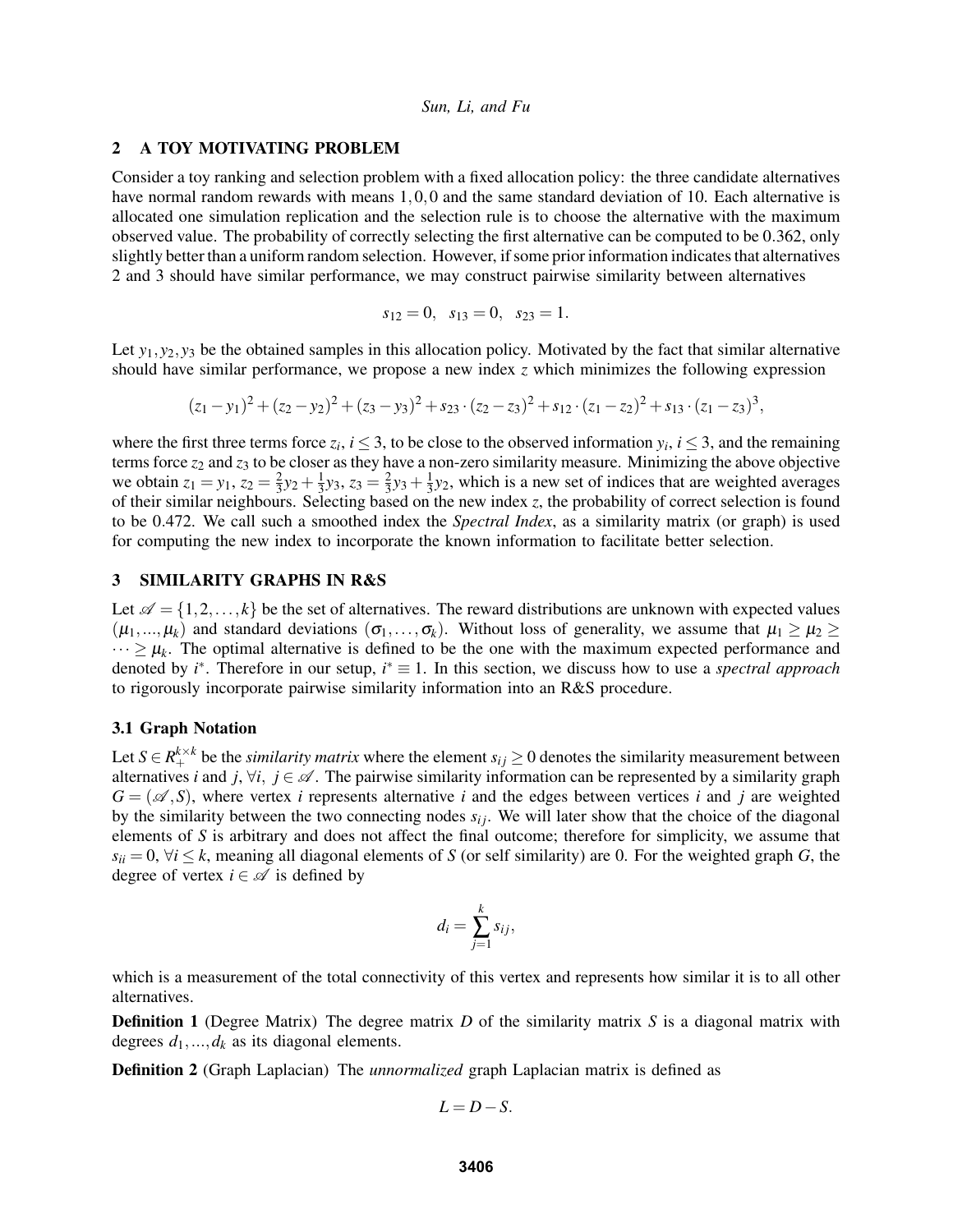The graph Laplacian is a key concept in spectral methods. Here, we presented the unnormalized graph Laplacian. Other alternatives involve normalizing *L* using degree matrix *D* in various ways, such as  $L_{sym} = D^{-1/2}LD^{-1/2}$  or  $L_{rw} = D^{-1}L$ . The normalized Laplacians have been shown to lead to better performance in various tasks, such as spectral clustering [\(von Luxburg 2007\)](#page-11-13) and semi-supervised learning [\(Johnson and Zhang 2007\)](#page-11-14) . We use the unnormalized Laplacian, since it will provide an intuitive explanation to how similarity would affect the selection procedure. Notice that the diagonal elements of *S* will cancel out in the computation of *L*. In our approach this means that self-similarity will have no effect on the final outcome.

Lemma 1 (Proposition 1 of [von Luxburg \(2007\)\)](#page-11-13) The graph Laplacian *L* has two important properties:

- 1. *L* is symmetric and positive semi-definite.
- <span id="page-3-1"></span>2. The smallest eigenvalue of *L* is 0.

We refer readers to [von Luxburg \(2007\)](#page-11-13) for the detailed proof.

# 3.2 Computing Similarity Graphs

Similar to *spectral methods*, another technique that uses a similarity matrix to represent the affinity on a finite set of entities is kriging or Gaussian process regression. Both are Bayesian approaches assuming a correlated normal prior with correlations determined by a similarity or kernel matrix. The posteriors are updated using observed samples. In this part, we introduce some basic methods for constructing similarity graphs.

The first type of matrix is based on expert knowledge. A similarity score  $s_i$  can be manually assigned for all pairs if *k* is moderate in size. Such examples appear in linguistics [\(Downey et al. 2017\)](#page-10-6) and gene enrichment analysis [\(Efron 2012\)](#page-10-7).

More generally, the similarity could be computed from some features about the alternatives. Let  $x(i)$ be an *m*-dimensional feature vector describing the characters of alternative *i*. In our motivating example,  $x(i)$  could be a vector representing oxidization rates, etching time length and ion injection density for a manufacturing design. Some popular choices are the  $\varepsilon$ , Gaussian and exponential similarity graphs, which can be computed respectively by:

1. ε-graph:

$$
s_{ij} = \delta \mathbb{1}_{\{\|x(i)-x(j)\|_2 \leq \varepsilon\}},
$$

where  $1_{\{.\}}$  is the indicator function.

2. Gaussian graph:

$$
s_{ij}=e^{-\sum_{n=1}^m\theta_n(x_n(i)-x_n(j))^2}.
$$

3. Exponential graph:

$$
s_{ij} = e^{-\sum_{n=1}^m \beta_n ||x_n(i) - x_n(j)||_2}.
$$

The  $\delta, \varepsilon, \theta, \beta$  are all input hyper-parameters determining the magnitude of the similarity. The  $\varepsilon$ -graph will return a sparse similarity matrix *S*, meaning one alternative is only connected with its few closest neighbors on the graph. The sparsity will also lead to faster numerical computations. Though a feature vector is used to describe each alternative and compute their similarities, there is no assumption on the parametric form of the expected performance relating to the features. In Section [5,](#page-8-0) the proposed graphs will be evaluated through simulation.

## <span id="page-3-0"></span>4 SPECTRAL SELECTION INDEX

We assume the allocation is given by a policy Π. Let  $y_i$ ,  $\forall i \in \mathcal{A}, j \leq n_i$  denote the samples collected in the simulation process, where  $n_i$  is the number of simulations allocated to alternative  $i$  after exhausting the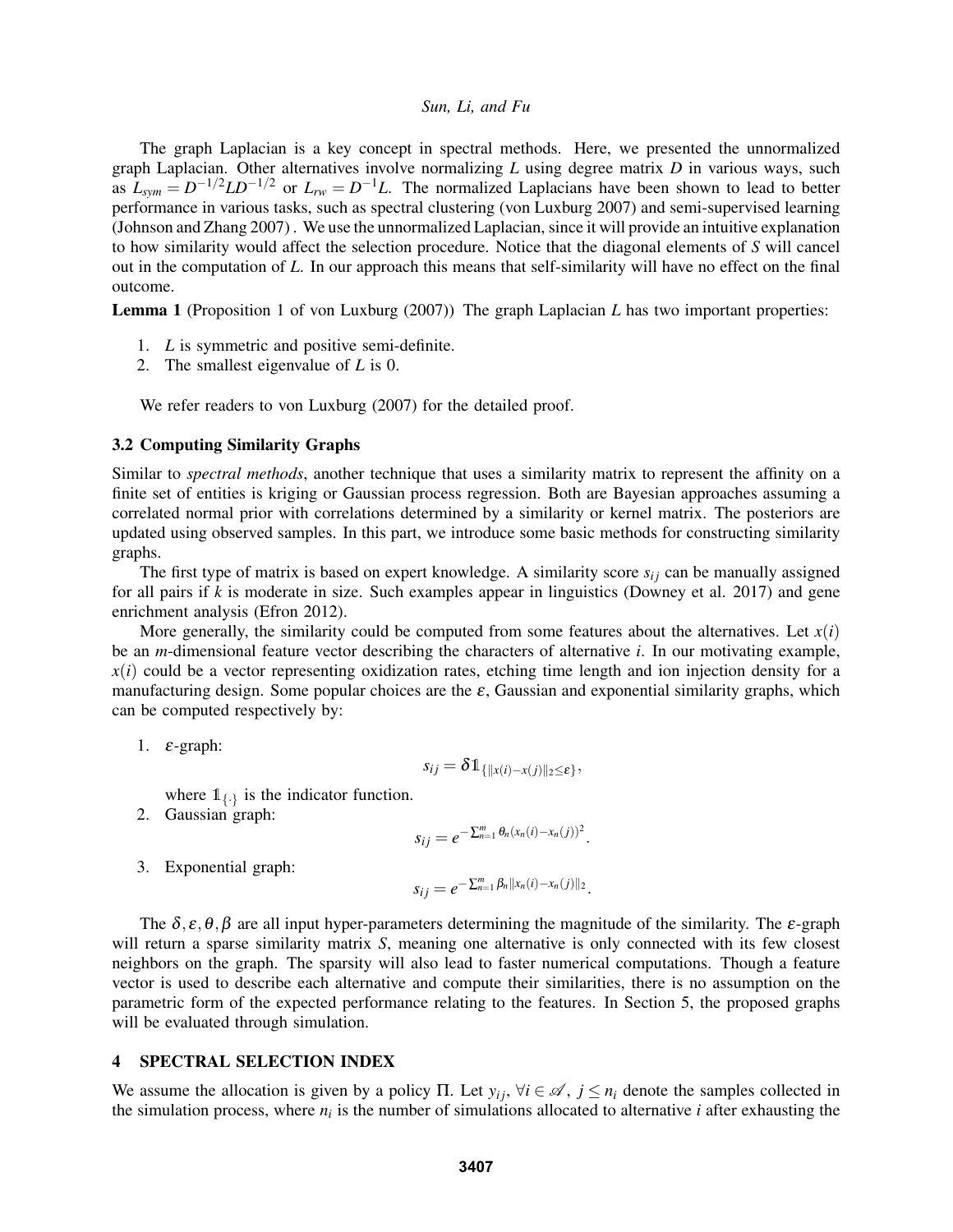total budget *N*. Denote  $\bar{y}$  as the vector of sample averages  $(\bar{y}_1, ..., \bar{y}_k)$ . Instead of choosing the alternative with maximum sample average, we propose a spectral index  $z = (z_1, \ldots, z_k)$  as our selection criteria. Use  $i_{\Lambda}^{\overline{y}}$  $\frac{\bar{y}}{N}$  and  $i_N^2$  to denote the final selected alternative given all observed data using the sample average and our proposed selection index, respectively.

#### 4.1 Smooth Index on Similarity Graph

The usage of sample averages as selection criteria is intuitive, since they generally provide an unbiased estimator of the true expected performance. However, as our goal is to maximize PCS, comparing *relative* performance is more critical than finding accurate estimates. This is also the basis of ordinal optimization [\(Ho et al. 2008;](#page-11-15) [Chen et al. 2013\)](#page-10-8).

Given a similarity graph *G* and motivated by the fact that two similar alternatives should have similar selection index, we try to find an index  $z : (\mathscr{A}, \bar{y}) \to R^k$  that is a smooth function on *G*. Similar to the approach in semi-supervised learning [\(Zhu 2005\)](#page-11-12), we propose a spectral index z that is the solution to the following optimization problem:

<span id="page-4-0"></span>
$$
\min_{\mathbf{x}\in R^k} \sum_{i=1}^k |x_i - \bar{y}_i|^p + \frac{\lambda}{2} \sum_{1 \le i,j \le k} s_{ij} |x_i - x_j|^q. \tag{1}
$$

The first term forces  $x_i$  to be close to the sample averages  $\bar{y}_i$ , and the second term forces two alternatives with larger similarity to have closer index values.  $\lambda$  is a positive regularization coefficient that controls the weight between the two terms. *p*,*q* are integers specifying the norms to use when enforcing the smoothness. [Kyng et al. \(2015\)](#page-11-16) provide algorithms for solving such an optimization problem with various choices of *p*,*q*. In this work, we set  $p = q = 2$ , both for computational convenience and for developing intuitive explanations. We have the following theorem for compact representation of the optimization problem.

**Theorem 1** When  $p = q = 2$  in Equation [\(1\)](#page-4-0), the optimization problem can be expressed with the graph Laplacian matrix *L* as

<span id="page-4-1"></span>
$$
\mathbf{z} = \underset{\mathbf{x} \in \mathbb{R}^k}{\arg \min} (\mathbf{x} - \bar{\mathbf{y}})'(\mathbf{x} - \bar{\mathbf{y}}) + \lambda \mathbf{x}' L \mathbf{x},
$$
\n(2)

where  $x'$  denotes the transpose of  $x$ .

*Proof.* We can write the second term in Equation [\(2\)](#page-4-1) using summations as

$$
\mathbf{x}' L \mathbf{x} = \sum_{i,j \leq k} x_i L_{ij} x_j = \frac{1}{2} \left\{ \sum_{i \leq k} L_{ii} x_i^2 + \sum_{j \leq k} L_{jj} x_j^2 + \sum_{i \neq j, i, j \leq k} 2 L_{ij} x_i x_j \right\}
$$
  
=  $\frac{1}{2} \left\{ \sum_{i \leq k} d_i x_i^2 + \sum_{j \leq k} d_j x_j^2 - \sum_{i \neq j} 2 s_{ij} x_i x_j \right\} = \sum_{i,j \leq k} s_{ij} (x_i - x_j)^2.$ 

The  $(x - \bar{y})'(x - \bar{y})$  terms matches trivially with the first term in Equation [\(1\)](#page-4-0).

Taking the derivative of the optimization objective and setting it to zero yields

<span id="page-4-3"></span>
$$
\mathbf{z} = (I + \lambda L)^{-1} \bar{\mathbf{y}},\tag{3}
$$

where *I* is the identity matrix of rank *k*.

<span id="page-4-2"></span>**Proposition 1**  $I + \lambda L$  is symmetric and positive definite with minimum eigenvalue 1.

*Proof.* This is a direct consequence of Lemma [1](#page-3-1).

 $\Box$ 

 $\Box$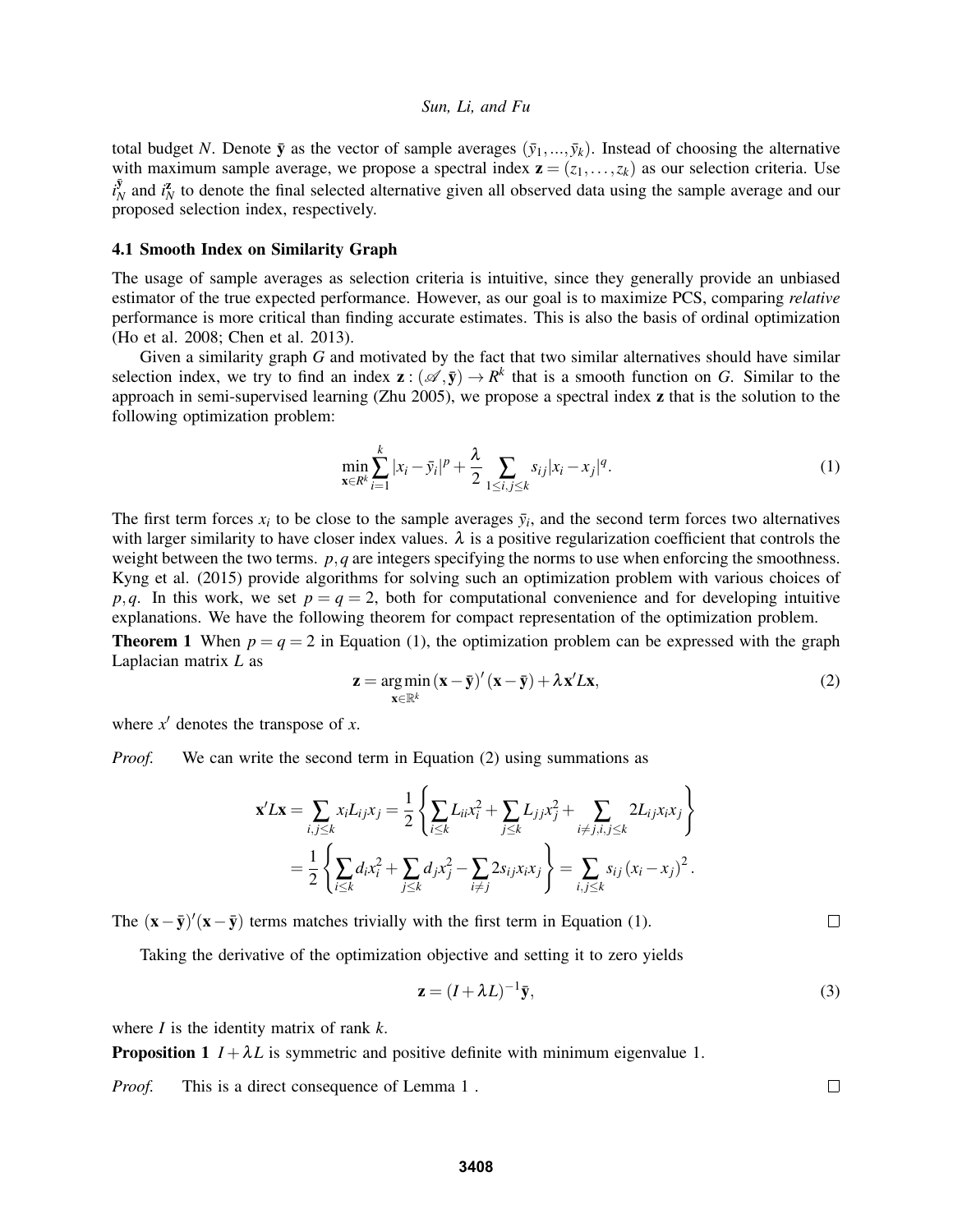Proposition [1](#page-4-2) implies that our approach has stable numerical properties, as the condition number of our linear system computation will not be too large.

The computation of **z** involves taking the inverse of the matrix  $I + \lambda L$ , which could be expensive for problems with a large number of alternatives. The fact that the minimum eigenvalue of the inverted matrix is 1 usually means the condition number of the inverse computation will not be too large, giving stable computing results. The solution in Equation [\(3\)](#page-4-3) can also be obtained using an iterative approach. Denote the *t*-th iterate by  $z^{(t)}$  and its *i*-th element by  $z_i^{(t)}$  $i^{\left(i\right)}$ . We propose Algorithm [1](#page-5-0) to calculate **z** iteratively. Algorithm 1 (Iterative Updates) The spectral index *z* can be computed by:

1. Set 
$$
\mathbf{z}^{(0)} = \bar{\mathbf{y}},
$$

<span id="page-5-0"></span>2. For 
$$
t \leq T
$$
,  $\mathbf{z}^{(t)} = \mathbf{z}^{(t-1)} + a(\bar{\mathbf{y}} - (I + \lambda L)\mathbf{z}^{(t-1)}),$ 

where *a* is a fixed stepsize.

<span id="page-5-1"></span>**Theorem 2** (Convergence of Algorithm [1\)](#page-5-0) Let  $\delta$  be the largest eigenvalue of *L*, then we have  $z^{(t)} \to z$  as  $t \to \infty$  if  $0 < a < \frac{1}{|1+\lambda \delta|}$ .

*Proof.* By Proposition [1,](#page-4-2) **z** defined in Equation [\(3\)](#page-4-3) is unique. Let  $\mathbf{r}^{(t)}$  be the residual at the *t*-th iteration in Algorithm [1,](#page-5-0) i.e.,

$$
\mathbf{r}^{(t)} = (I + \lambda L)\mathbf{z}^{(t)} - \mathbf{\bar{y}}.
$$

It suffices to prove that  $\|\mathbf{r}^{(t)}\| \to \mathbf{0}$ . We have

$$
\mathbf{r}^{(t+1)} = (I + \lambda L)\mathbf{z}^{(t+1)} - \bar{\mathbf{y}} = (I + \lambda L)\mathbf{z}^{(t)} - \bar{\mathbf{y}} - a(I + \lambda L)((I + \lambda L)\mathbf{z}^{(t)} - \bar{\mathbf{y}})
$$
  
=  $(I - a(I + \lambda L))\mathbf{r}^{(t)} = (I - a(I + \lambda L))^{t+1}\mathbf{r}^{(0)}.$ 

By Proposition [1](#page-4-2) and the assumption that  $0 < a < \frac{1}{|1+\lambda \delta|}$ , the eigenvalues of the matrix  $I - a(I + \lambda L)$  are less than 1. Therefore,

$$
\|\mathbf{r}^{(t+1)}\| \leq \alpha^{t+1} \|\mathbf{r}\|^{(0)},
$$

where  $\alpha$  is the largest eigenvalue of  $I - a(I + \lambda L)$ , and we have  $0 < \alpha < 1$ . Thus,  $\|\mathbf{r}^{(t)}\| \to 0$ , i.e.,  $\mathbf{r}^{(t)} \to \mathbf{0}.$  $\Box$ 

Remark 1 This approach for solving *z* will not only provide an alternative to the matrix inversion approach, but also provide a mechanism for proving performance guarantees of our method. Notice that in each time step *t*, the update for an alternative  $i \in \mathcal{A}$  is

<span id="page-5-2"></span>
$$
z_i^{(t+1)} = a\bar{y}_i + (1-a)z_i^{(t)} + a\lambda \sum_{j \neq i} s_{ij} \left( z_j^{(t)} - z_i^{(t)} \right).
$$
 (4)

The update is discounting the observed information  $\bar{y}_i$  and mixing in information from alternative *j* according to the similarity  $s_{ij}$ , the regularization coefficient  $\lambda$  and update step size *a*. Algorithm [1](#page-5-0) and Theorem [2](#page-5-1) lead to the following result.

<span id="page-5-4"></span>Corollary 1 (Weighted Averages of Observed Information) The index z satisfies the following weighted averaging property

<span id="page-5-3"></span>
$$
z_i = \frac{\bar{y}_i + \lambda \sum_{j \neq i} s_{ij} z_j}{1 + \lambda d_i}.
$$
\n<sup>(5)</sup>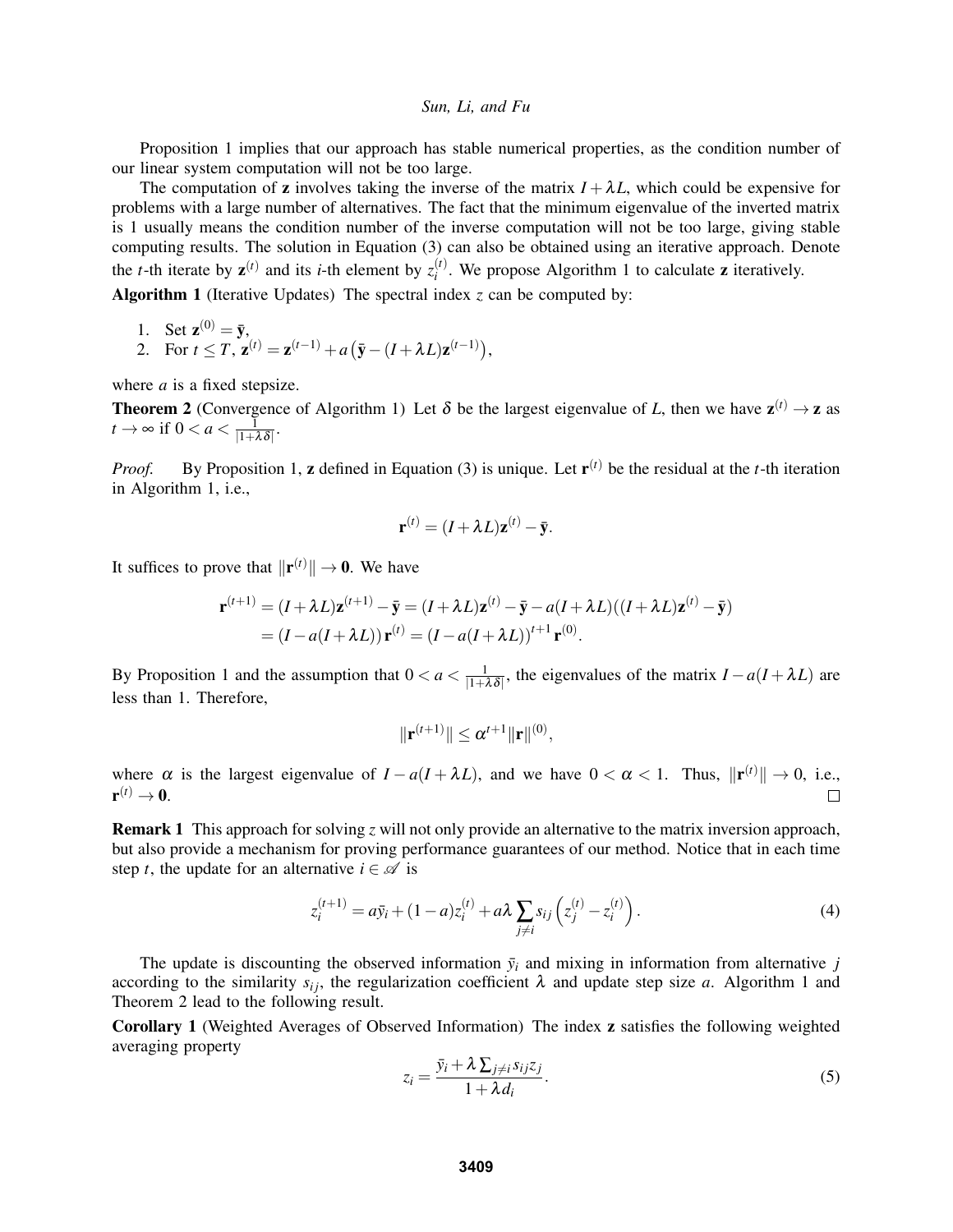*Proof.* In Equation [\(4\)](#page-5-2), as  $t \to \infty$ , we know that  $z_i^{(t+1)} = z_i^{(t)} = z_i, \forall i \leq k$  from Theorem [2.](#page-5-1) Rearranging the terms yields

$$
a(1+\lambda d_i)z_i=a\overline{y}_i+a\lambda\sum_{j\neq i}s_{ij}z_j,
$$

which is equivalent to Equation  $(5)$ .

Corollary [1](#page-5-4) will be the key to our performance proofs. The expression also provides two key intuitions on the *z* index: (1) a vertex with a larger degree  $d_i$  will be less affected by its actual observations  $\bar{y}_i$ , (2) the weighted averaging is the source of potential *PCS* gain: a sub-optimal alternative with unusually high observed performance could be "dragged down" by its neighbours on the graph. In the next part, we define a class of graphs that will lead to PCS improvement.

### 4.2 Performance Improvement

With *z* computed either from Equation [\(3\)](#page-4-3) or Algorithm [1,](#page-5-0) we compare the following two rules for making the final selection:

- 1. Using sample averages  $\bar{\mathbf{y}}$ :  $i_N^{\bar{\mathbf{y}}} = \arg \max_{i \in \mathcal{A}} {\{\bar{y}_1, ..., \bar{y}_k\}}$
- 2. Using spectral index **z**:  $i_N^{\mathbf{z}} = \arg \max_{i \in \mathcal{A}} \{z_1, ..., z_k\}$

Let  $PCS(\bar{y})$  and  $PCS(z)$  denote the PCS for each respective selection rule.

<span id="page-6-1"></span>**Definition 3** (Aligned Graph) A graph *G* is aligned if the similarities  $\{s_{ij}\}_{i,j\in\mathcal{A}}$  are monotonically decreasing  $\text{with } | \mu_i - \mu_j |, \forall i \neq j; i, j \in \mathcal{A} \text{ and } d_i = d_1, \forall i.$ 

Though the similarities are functions of alternative feature vectors  $x(i)$ ,  $i \in \mathcal{A}$ , rather than expected performances  $\mu_i, i \in \mathcal{A}$ , we can still compare the similarity score between alternatives and their true underlying gap of expected performance. An aligned graph would use the prior known feature information  $x(i)$  to correctly capture the relative closeness of alternatives: if *i* and *j* have smaller gap in expected performance, their similarity would be greater. It also requires the degree for all vertices to be the same, which could be achieved by normalizing an existing graph Laplacian *L* [\(von Luxburg 2007\)](#page-11-13). It may be a strong assumption to expect that such a graph can be constructed without knowing the true performance, but they will provide nice theoretical results and shed light on the intuition of our approach. The family of graphs that are aligned will have provable nice performance improvement.

<span id="page-6-0"></span>Theorem 3 (Order Preserving Updates) For an aligned graph *G* and performance sample averages with correct ordering, i.e.,  $\bar{y}_1 \ge \bar{y}_2 \ge \cdots \ge \bar{y}_k \ge 0$ , the spectral index defined in Equation [\(3\)](#page-4-3) preserves correct ordering, i.e.,  $z_1 \ge z_2 \ge ...,\ge z_k \ge 0$ .

*Proof.* We establish the proof by induction.

At iteration 0,  $\mathbf{z}^{(0)} = \bar{\mathbf{y}}$ . By assumption, we have  $z_1^{(0)} \ge z_2^{(0)} \ge ...,\ge z_k^{(0)} \ge 0$ .

At iteration  $t > 0$ , assume  $z_1^{(t-1)} \ge z_2^{(t-1)} \ge \ldots \ge z_k^{(t-1)} \ge 0$  holds. To prove Theorem [3,](#page-6-0) using Algorithm [1,](#page-5-0) we only need to prove that  $z_i^{(t)} \ge z_{i+1}^{(t)}$  $i^{(t)}_{i+1}$  holds ∀1 ≤ *i* ≤ *k* − 1. Rearranging Equation [\(4\)](#page-5-2), we write out  $z_i^t$  and  $z_{i+1}^t$  as

$$
z_i^{(t)} = a\bar{y}_i + (1 - a - a\lambda d_i)z_i^{(t-1)} + a\lambda \sum_{m \neq i, i+1} \left(s_{i,m}z_m^{(t-1)}\right) + a\lambda s_{i,i+1}z_{i+1}^{(t-1)},
$$
  

$$
z_{i+1}^{(t)} = a\bar{y}_{i+1} + (1 - a - a\lambda d_{i+1})z_{i+1}^{(t-1)} + a\lambda \sum_{m \neq i, i+1} \left(s_{i+1,m}z_m^{(t-1)}\right) + a\lambda s_{i,i+1}z_i^{(t-1)}.
$$

 $\Box$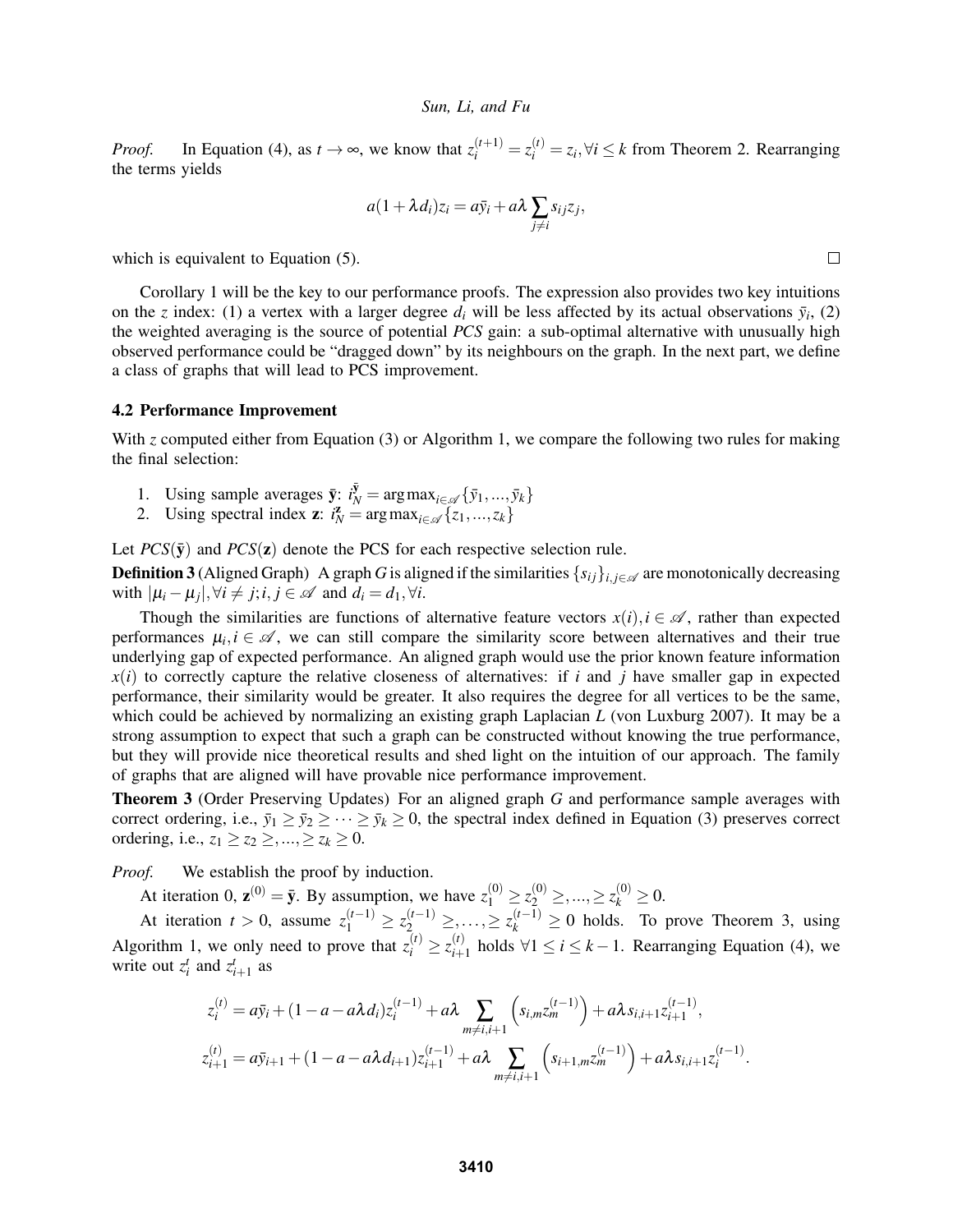Under the condition that  $d_i = d_{i+1} = d \forall i$ , taking the difference yields

$$
z_i^{(t)} - z_{i+1}^{(t)} = a(\bar{y}_i - \bar{y}_{i+1}) + (1 - a - a\lambda d - a\lambda s_{i,i+1})(z_i^{(t-1)} - z_{i+1}^{(t-1)}) + a\lambda \left(\sum_{m \neq i, i+1} s_{i,m} z_m^{(t-1)} - \sum_{m \neq i, i+1} s_{i+1,m} z_m^{(t-1)}\right)
$$

To show that  $z_t^{(t)} - z_{i+1}^{(t)} \ge 0$ , under the condition that  $\bar{y}_i \ge \bar{y}_{i+1}, z_i^{(t-1)} \ge z_{i+1}^{(t-1)}$  $a_{i+1}^{(l-1)}$  and *a* is sufficiently small, we only need to show that

$$
\sum_{m \neq i, i+1} s_{i,m} z_m^{(t-1)} - \sum_{m \neq i, i+1} s_{i+1,m} z_m^{(t-1)} \ge 0.
$$

Intuitively it makes sense as the former is a weighted average with higher weights placed on larger terms of  $z_m^{(t-1)}$  with an aligned graph. With  $d_i = d_{i+1}$  and  $s_{i,i+1} = s_{i+1,i}$ , we know that  $\sum_{m \neq i, i+1} s_{i,m} = \sum_{m \neq i, i+1} s_{i+1,m}$ , which could be written as

$$
\sum_{mi+1} (s_{i+1,m} - s_{i,m}) \ge 0.
$$

Then, using the assumption that  $z_1^{(t-1)} \ge z_2^{(t-1)} \ge \cdots \ge z_k^{(t-1)}$  $\binom{n-1}{k}$ , we have

$$
\sum_{m < i} (s_{i,m} - s_{i+1,m}) z_m^{(t-1)} \ge \sum_{m < i} (s_{i,m} - s_{i+1,m}) z_{i-1}^{(t-1)} \ge \sum_{m > i+1} (s_{i+1,m} - s_{i,m}) z_{i+2}^{(t-1)} \ge \sum_{m > i+1} (s_{i+1,m} - s_{i,m}) z_m^{(t-1)}.
$$

Rearranging the terms would yield the result

$$
\sum_{m \neq i, i+1} s_{i,m} z_m^{(t-1)} > \sum_{m \neq i, i+1} s_{i+1,m} z_m^{(t-1)}.
$$

.

 $\Box$ 

We now conclude that  $z_i^{(t)} > z_{i+1}^{(t)}$  $\frac{(i)}{i+1}$ .

In the proof of Theorem [3](#page-6-0) we assumed the step size *a* in Algorithm [1](#page-5-0) is sufficiently small, meaning during such implementations, the correct ordering will be preserved during all update steps. Theorem [3](#page-6-0) establishes the correctness of spectral selection in cases with  $n_i \to \infty$  and  $\bar{y}_i \to \mu_i$ , where selecting using *z* will return the true optimal alternative. In cases where sample averages are incorrectly ordered, we expect the extra information from the aligned graph will correct the ordering in the final spectral indices. Therefore, our approach should work at least as well as sample averages, and we have the following conjectures.

<span id="page-7-0"></span>**Conjecture 1** (Selection Fixing) With an aligned graph,  $P\{\tilde{i}_N^z = 1 | i_N^{\tilde{y}}\}$  $\binom{y}{N} \neq 1$  > 0 if all reward distributions have unbounded support.

If the sample average for a sub-optimal alternative is the largest among all averages due to random sampling, its neighbors on the aligned similarity graph *G* will be able to negate the random error, thus making the spectral index more robust. This is the statistical intuition behind our approach: the spectral index *z* is a smoothed version of sample averages  $\bar{y}$  using a similarity graph with better robustness.

**Conjecture 2** (PCS Improvement) With an aligned graph,  $PCS(z) \geq PCS(\bar{y})$ .

In circumstances where an aligned graph is not available, such as due to lack of information, we still expect the spectral index to improve PCS, i.e., an aligned graph is not necessary to achieve a better selection performance.

<span id="page-7-1"></span>**Conjecture 3** (Unaligned Graph) For a given R&S problem with  $\mu$ ,  $\sigma$  and simulation budget *N*, for any budget allocation policy Π, there exist unaligned graphs *G* such that  $PCS(z) \geq PCS(\bar{y})$ .

We validate Conjecture [1](#page-7-0) to Conjecture [3](#page-7-1) in our numerical experiments.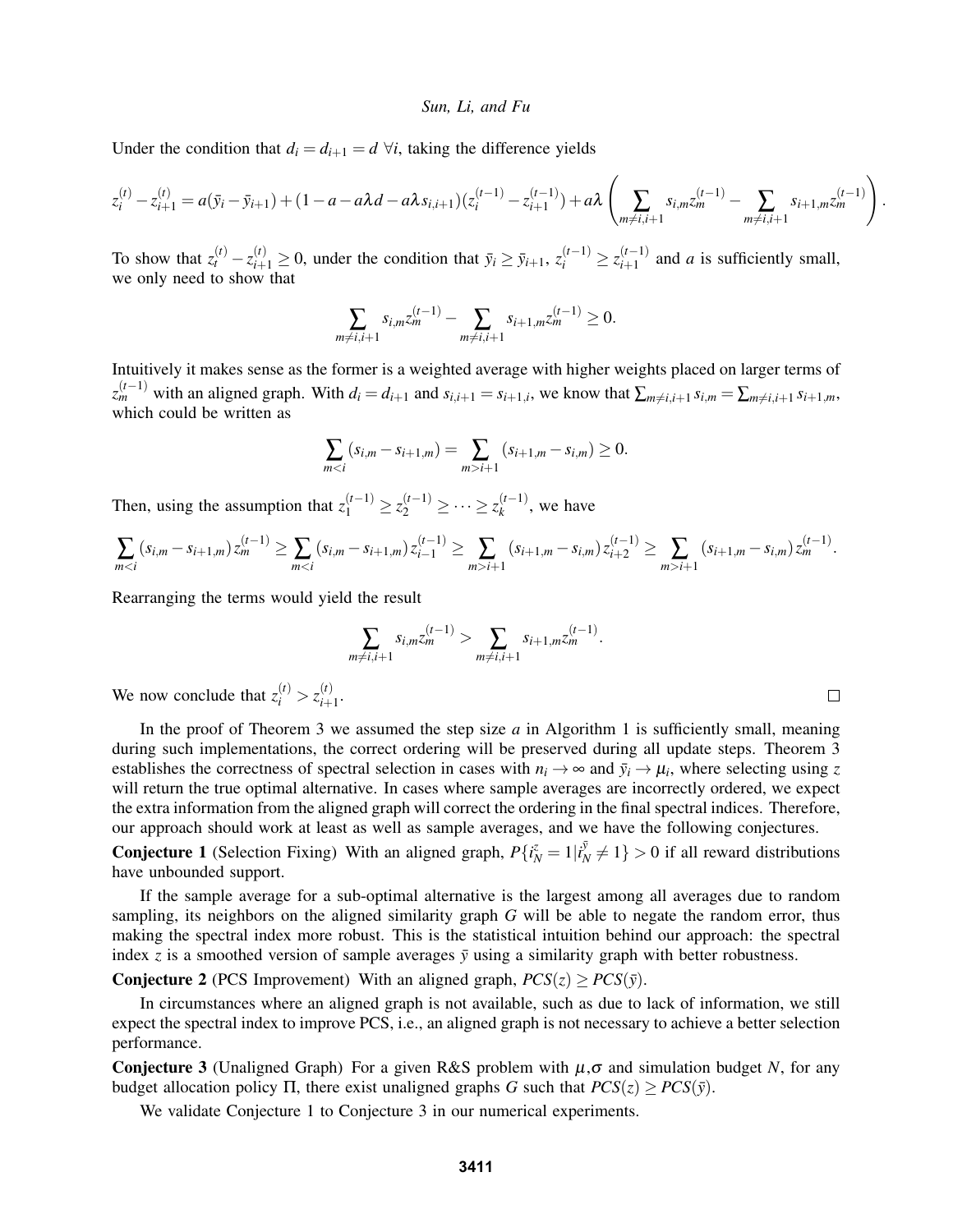### 4.3 Information Collection on Graph

The constructed similarity graph motivates us to compute a selection index that utilizes the relative similarity information and given performance samples. However, it is expected that a graph (possibly unaligned) should also provide insight on how to allocate the simulation resources. A vertex  $i \in \mathcal{A}$  with a higher degree  $d_i$  is *better connected* on the graph; therefore, one sample on this alternative would provide more information compared to a sample on a vertex with a small degree on the graph. This issue is partially addressed as active learning on graphs [\(Zhu 2005\)](#page-11-12) or experimental design for kriging approaches [\(Koehler](#page-11-5) [and Owen 1996\)](#page-11-5). It is possible to develop variants of the Knowledge Gradient or Expected Improvement dynamic allocation policies to consider the similarity graph on alternatives. We defer this to future work.

# <span id="page-8-0"></span>5 NUMERICAL EXPERIMENTS

We test our approach on two synthetic R&S problems implemented with both the equal allocation and OCBA allocation policy. The final selection is made using both the sample averages and our proposed index, and the PCS is computed for each policy. When implementing the OCBA policy, the allocation is computed with the known parameters  $\mu_i$  and  $\sigma_i$ , as our goal is to illustrate the benefit of employing the spectral index for selection given an allocation policy.

In the first numerical experiment, we simulate a problem with the so-called *least favorable configuration* and test our spectral index using a manually constructed aligned graph. The effect of different values of hyper-parameter  $\lambda$  is also illustrated. The second simulation is performed using a commonly used test problem, and we show that non-aligned graphs could give a spectral index that outperforms selection based on sample averages.

### 5.1 Least Favorable Configuration

We refer to the setting where all suboptimal alternatives have identical expected performance as the *least favorable configuration*, in the sense that none of the suboptimal ones can be easily identified [\(Fu et al.](#page-11-0) [2008\)](#page-11-0). We simulate 5 alternatives each with i.i.d. normal reward samples with mean  $\mu_i = I_{\{i=1\}}$  and  $\sigma_i = 4, \forall i \leq 5$ , where *I* denotes the indicator function. For a total simulation budget *N* ranging from 50 to 1,500, we use both the equal allocation and the OCBA policy to allocate *N* and compute the PCS over 10,000 simulation replications. The similarity graph is constructed as

$$
s_{ij} = \begin{cases} 1, & i \neq j, 2 \le i, j \le 5 \\ 0, & \text{otherwise} \end{cases} \tag{6}
$$

This similarity graph reflects the belief that the 4 sub-optimal alternatives are closer to each other, whereas the optimal one is somewhat isolated. We test our approach using  $\lambda$  values of 0.1,0.5,1,2. Notice that the graph is an aligned graph according to Definition [3;](#page-6-1) thus *z* is guaranteed to give a better *PCS*.

In Figure [1,](#page-9-0) we can see that the spectral index indeed dominates selection using sample averages for both policies over all simulation budgets tested. With an aligned graph, larger values of  $\lambda$  means stronger belief in the relative relationships in alternatives and indeed leads to better performance.

#### 5.2 Non-Aligned Graph

For more complicated R&S problems, it might be difficult to construct an aligned graph as in the first simulation experiment. However, it is often reasonable to believe the expected performances are smooth with respect to (w.r.t.) to some features.

Consider a problem with 10 alternatives with normal rewards, with means  $\mu_i = \frac{1}{4}$  $\frac{1}{4}$ (*i* − 5.75)<sup>2</sup>,  $\forall i \in$  $\{1, 2, \ldots, 10\}$  and a common variance 10. We test the following similarity graphs:

1.  $\varepsilon$ -*Graph*:  $s_{ij} = 0.4 \times \mathbb{1}_{|i-j| \leq 3}$ . Only consider the effect of very close neighbours.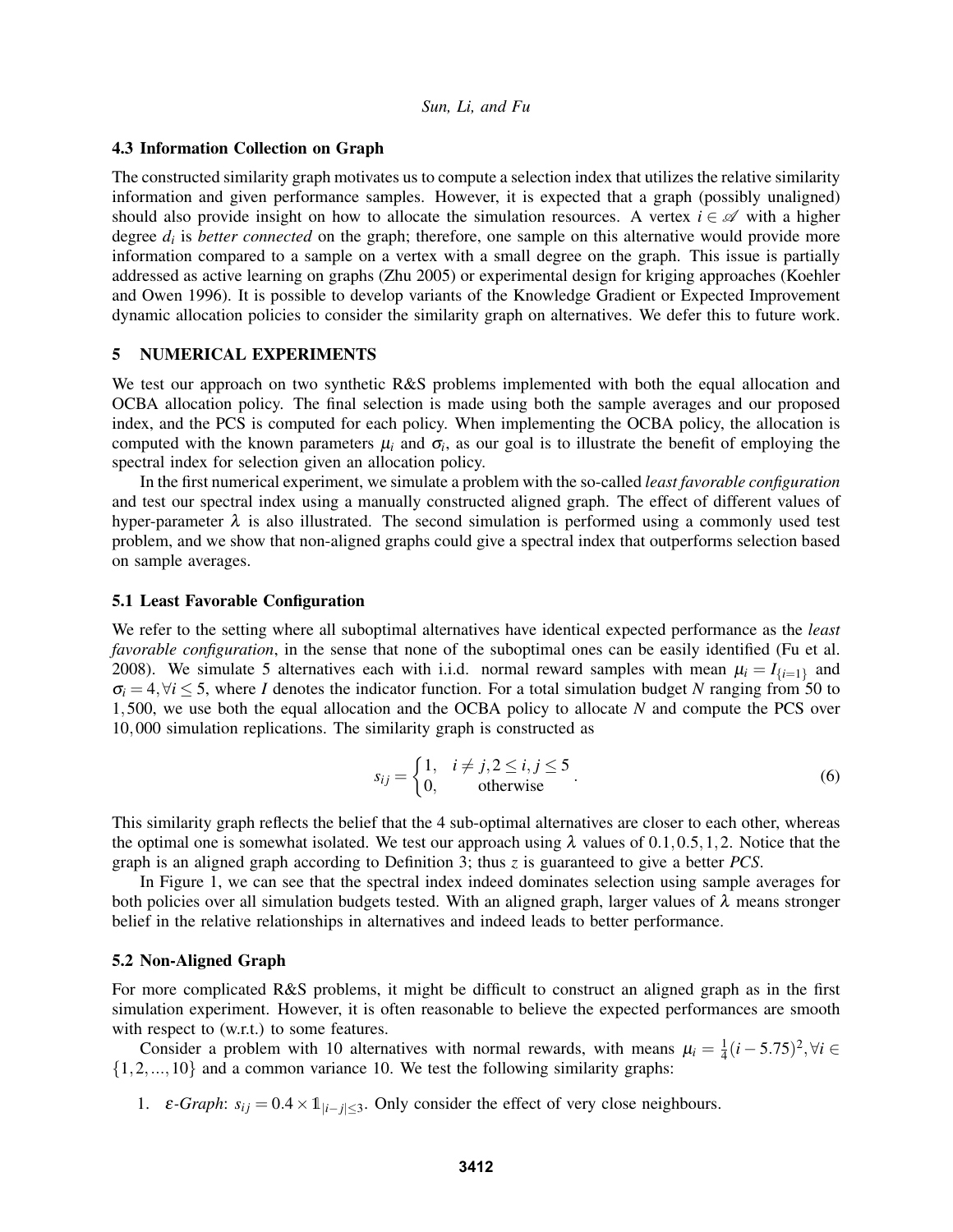*Sun, Li, and Fu*



<span id="page-9-0"></span>Figure 1: PCS for equal allocation and OCBA policies.

- 2. *Exponential Graph:*  $s_{ij} = e^{-|i-j|}, \forall i, j \leq 10$
- 3. *Gaussian Graph:*  $s_{ij} = e^{-(i-j)^2}, \forall i, j \leq 10$

The configuration of the test problem is shown in Figure [2](#page-9-1) . On the left, we can see that the expected performance value  $\mu$  is a smooth function of the alternative index, mimicking a smooth objective function w.r.t. some input features. On the right, we present the similarities between the optimal alternative with all other alternatives computed using the three graphs and present it with the gap in expected performance. The similarity is not monotonically decreasing; therefore, none of the three graphs is aligned.



<span id="page-9-1"></span>Figure 2: R&S test with non-aligned graphs.

The *PCS* is estimated based on 1,000 simulation replications for budgets ranging from 50 to 3,000 with both equal allocation and OCBA allocation policy. We test our approach using  $\lambda = 0.2$  and 0.3. Though none of the three tested graphs are aligned, they still improve the selection performance for both allocation policies, as shown in Figure [3.](#page-10-9)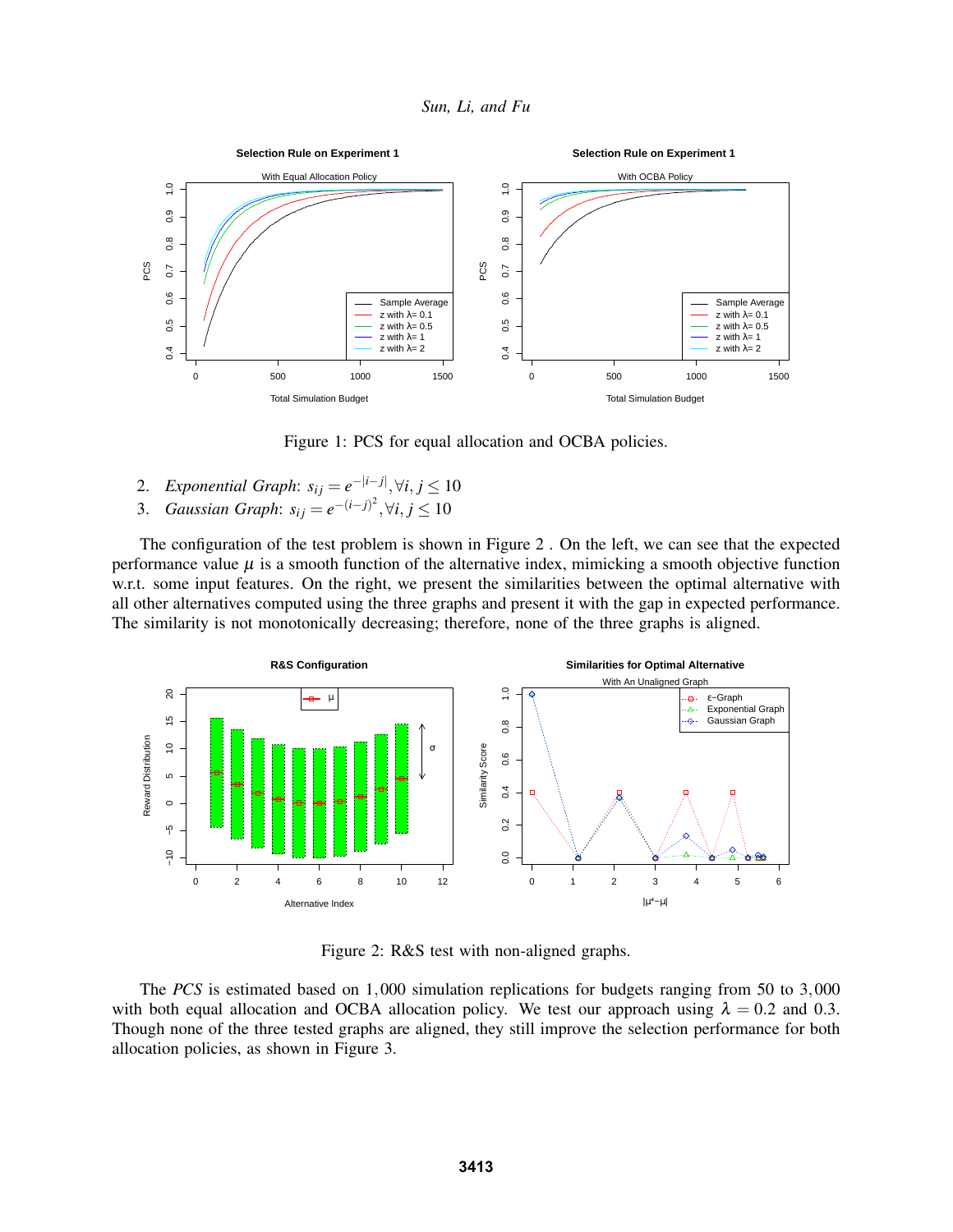

<span id="page-10-9"></span>Figure 3: PCS with non-aligned graphs.

### <span id="page-10-5"></span>6 CONCLUDING REMARKS

We proposed a performance index that incorporates the similarity information between pairs of alternatives in R&S and proved that the proposed index will give a better selection performance if reasonable similarity information is available. Numerical experiments showed promising results on both theoretically good problem instances and more general problem instances. The main contribution is to provide an easy way for making inferences about all alternatives with samples from one alternative. The proposed approach is very intuitive and computationally trivial compared to many proposed Bayesian approaches. The proposed index does not affect the allocation policy procedures and therefore could be easily combined with any allocation policy, as illustrated with our numerical experiments.

# ACKNOWLEDGMENTS

This work was supported in part by the National Science Foundation under Grant CMMI-1434419 and by the Defense Advanced Research Projects Agency (DARPA) under Grant N660011824024. The views, opinions and/or findings expressed are those of the authors and should not be interpreted as representing the official views or policies of the Department of Defense or the U.S. Government.

### **REFERENCES**

- <span id="page-10-4"></span>Ankenman, B., B. L. Nelson, and J. Staum. 2010. "Stochastic Kriging for Simulation Metamodeling". *Operations Research* 58(2):371–382.
- <span id="page-10-2"></span>Branke, J., S. E. Chick, and C. Schmidt. 2007. "Selecting a Selection Procedure". *Management Science* 53(12):1916–1932.
- <span id="page-10-1"></span>Chen, C.-H., D. He, M. Fu, and L. H. Lee. 2008. "Efficient Simulation Budget Allocation for Selecting an Optimal Subset". *INFORMS Journal on Computing* 20(4):579–595.
- <span id="page-10-8"></span>Chen, C.-H., Q.-S. Jia, and L.-H. Lee. 2013. *Stochastic Simulation Optimization for Discrete Event Systems: Perturbation Analysis, Ordinal Optimization and Beyond*. New York City, New York: World Scientific.
- <span id="page-10-0"></span>Chen, C.-h., and L. H. Lee. 2010. *Stochastic Simulation Optimization: An Optimal Computing Budget Allocation*. 1st ed. River Edge, New Jersey: World Scientific.
- <span id="page-10-6"></span>Downey, S., G. Sun, and P. Norquest. 2017. "alineR: an R Package for Optimizing Feature-Weighted Alignments and Linguistic Distances". *The R Journal* 9(1):138–152.
- <span id="page-10-7"></span>Efron, B. 2012. *Large-scale Inference: Empirical Bayes Methods for Estimation, Testing, and Prediction*, Volume 1. Cambridge, UK: Cambridge University Press.
- <span id="page-10-3"></span>Filippi, S., O. Cappe, A. Garivier, and C. Szepesvári. 2010. "Parametric Bandits: The Generalized Linear Case". In *Advances in Neural Information Processing Systems 23*, edited by J. D. Lafferty, C. K. I. Williams, J. Shawe-Taylor, R. S. Zemel, and A. Culotta, 586–594. Vancouver, Canada: Curran Associates, Inc.